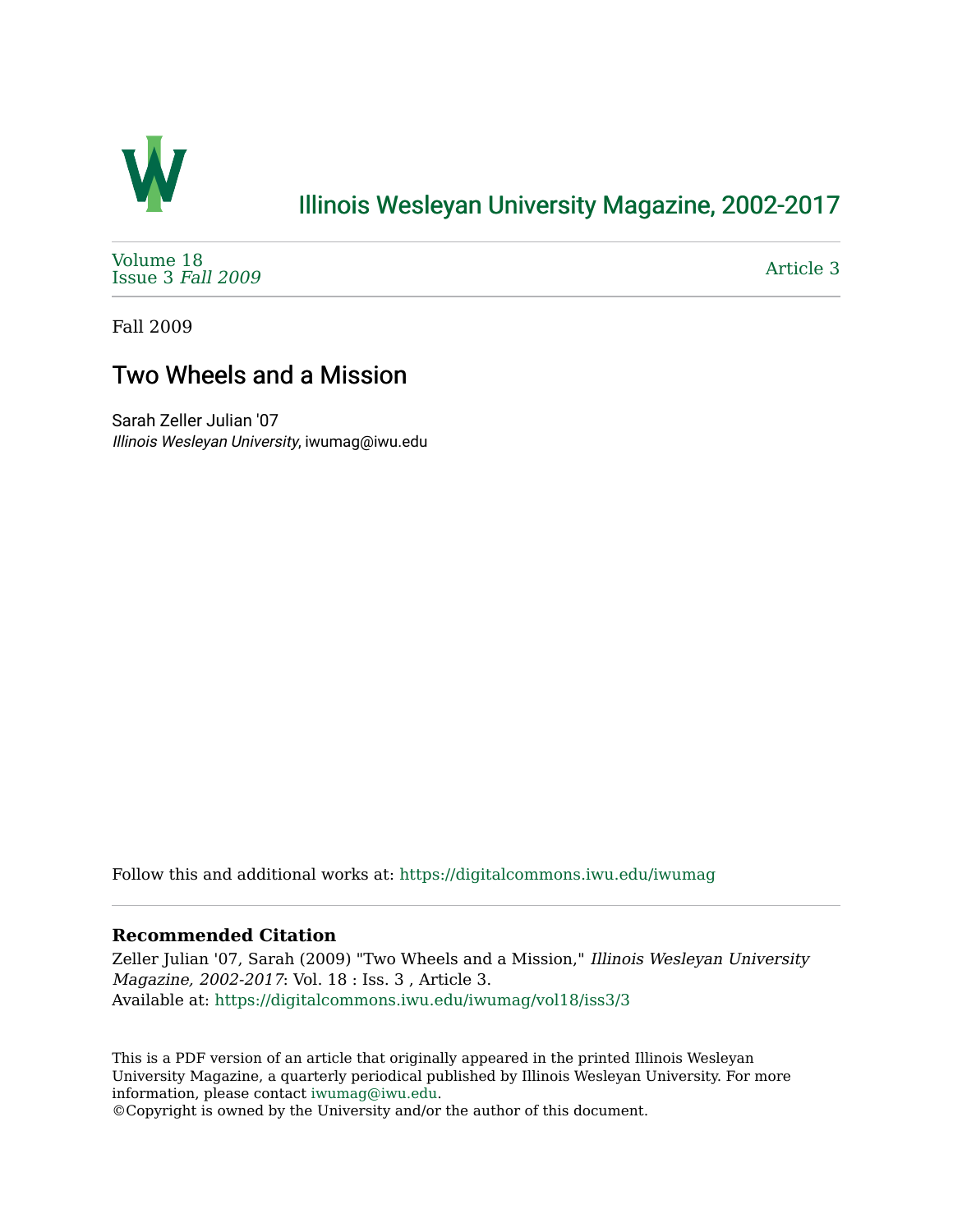# Two Wheels and a Mission

### **To raise awareness about India's human-trafficking crisis, Kari Irwin '09 joined a bicycle trek through places few outsiders have seen.**

### **Story by SARAH (ZELLER) JULIAN '07**

When remembering her bicycle odyssey through India this summer, Kari Irwin '09 admits she is still processing the sights and sounds of what she says became the most memorable month of her life.

It began with a contact from Marsha Guenzler-Stevens '78, who met Irwin through the IWU Women's Council. Knowing of Irwin's interest in India, Guenzler-Stevens connected her with Christina Lagdameo, project coordinator for Odanadi Seva Trust, a non-profit organization that rescues and rehabilitates victims of human trafficking. Odanadi was organizing a 30-day bicycle trip to raise awareness of the problem of human-trafficking in India. Irwin was among 10 female volunteers chosen to accompany 20 young Indian women who had been rescued through the efforts of Odanadi.



**Irwin's 30-kilometer bicycle journey began on May 22 in Mysore, India.**

Based in Mysore, India, Odanadi rescues, rehabilitates and empowers young women and children who are survivors of sex trafficking. Hundreds of victims have been rescued in the two decades since the program's founding. Those successes, however, represent a fragment of the vast scale of human trafficking.

According to India's Ministry of Women and Child Development, there are three million prostitutes in the country, of whom 40 percent are minors. Nearly 70 percent are lured into the sex trade with the promise of a good job. Many of India's human-trafficking victims come from rural areas. For that reason, Odanadi's bicycle trek was routed through 100 villages in Karnataka, a state in the southern part of India.

Prior to applying as a volunteer, Irwin read the description of what her duties would be. Days would begin at 6 a.m. and end after 8 p.m. The group would bicycle to two villages per day, traveling a daily average of 30 kilometers (18.6 miles) through hilly terrain on single-speed bicycles, many without brakes.

"I knew going in that this would be a difficult journey," Irwin wrote via e-mail from an Internet cafe in Mumbai after the bicycle tour had ended in June. Her first challenge was convincing family and friends that participating was a good idea.

"My news was met with tears and anxiety," wrote Irwin, a religion major from Palatine, Ill., who graduated magna cum laude in May. "I knew I just had to give them as much information as possible and let it sink in."

Although she had lived in India for three months last year, Irwin's experience "was limited to city life in a comfortable Sikh neighborhood in Jaipur," she said. "Traveling by bicycle offered us the opportunity to wander into villages so small that outsiders never visit."

The trek also gave Irwin a chance to get to know the remarkable girls who had been rescued by Odanadi.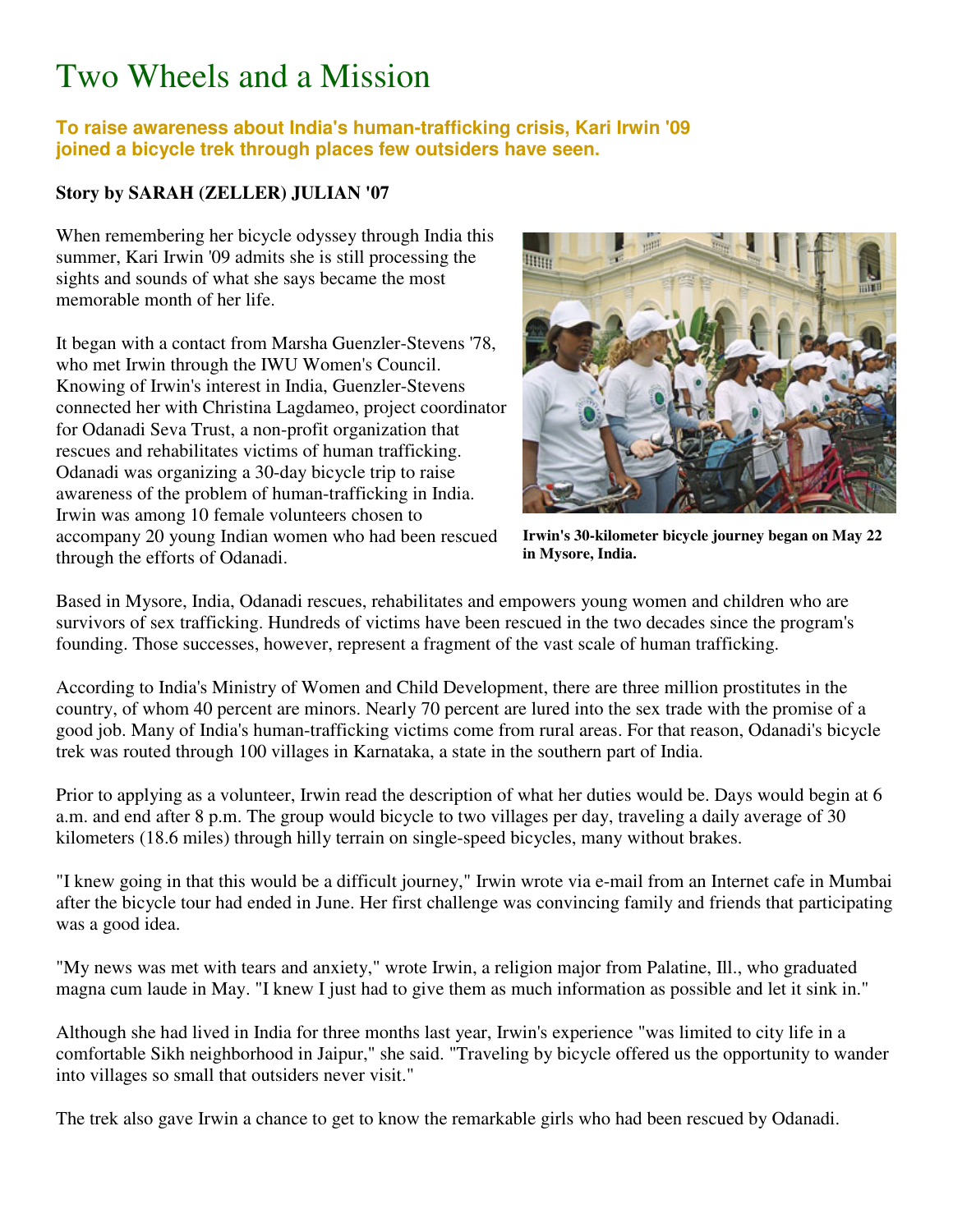"Each girl had her own story," she said. "Many were orphaned because their parents had contracted HIV/AIDS. Others were sold into a brothel by a family member, others were tricked into sex work through promises of work as a nanny or in a restaurant. All of them were rescued by Odanadi, either by one of the many brothel raids the directors have conducted over the years, or were found in the streets and referred to Odanadi. The girls who still have parents or homes cannot go back due to social stigma."

While living at the Odanadi's home, former sex-trafficking victims are given a second chance: a safe home, a bed, clothing, warm meals, counseling, medical care, school supplies and even dance lessons. The organization houses 65 girls ages 2 to 23.

At each village they visited, the Odanadi survivors were able to share their stories, both spreading awareness of the reality of human trafficking and increasing their own and each other's confidence by speaking publicly about their experiences.

The Odanadi girls "are generally rejected by mainstream society, due to the social stigma of being victims of human trafficking," Irwin explained. "Along the way we met others who face social stigma, such as adivasi (tribal) people who are socially ostracized and generally live in poverty-stricken villages separate from other villages, and a Dalit (formerly, Untouchable) community that converted to Buddhism to escape from the discrimination and injustice of the caste system.



**Among the stops was a tribal village deep in a protected jungle. Irwin (in back) stands with women and children at the hut where she and others from her group spent the night.**

check in on us as necessary."

"We were welcomed and hosted by these communities, and during our stay with them the girls and the villagers were able to share and unify through their common struggles."

The group slept on the floors of garages, shops, schoolhouses and mud huts. They ate rice and vegetable stew for almost every meal. Their journey took them up and down mountains in a variety of weather conditions. The group often had to share a single bathroom, when they were lucky enough to have a bathroom.

The travelers did take plenty of safety precautions. "Since we were traveling by bike, we were never very far away from a big city or town, and a Jeep followed us with our belongings the whole time," Irwin said. "Further, the police in each town we passed through were notified in advance of our travel plans, and could

For the most part, the group was treated with respect. "We rode into and through tiny villages that no foreigner had ever stepped foot in before and were able to experience the boundlessness of Indian hospitality," Irwin said.

Only once did the travelers have to make their own lunch. Usually, a local family or group of families would invite the entire group of 30 into a home for a meal.

"All along the way people looked after us," Irwin said, who added that "the villages, though without much material or monetary wealth, seemed healthy and thriving. Both men and women would welcome us without reservation. Still, we knew that many victims of domestic violence, human trafficking and child labor are from the villages. It is hard to reconcile both of the faces the villages present, but that is the reality."